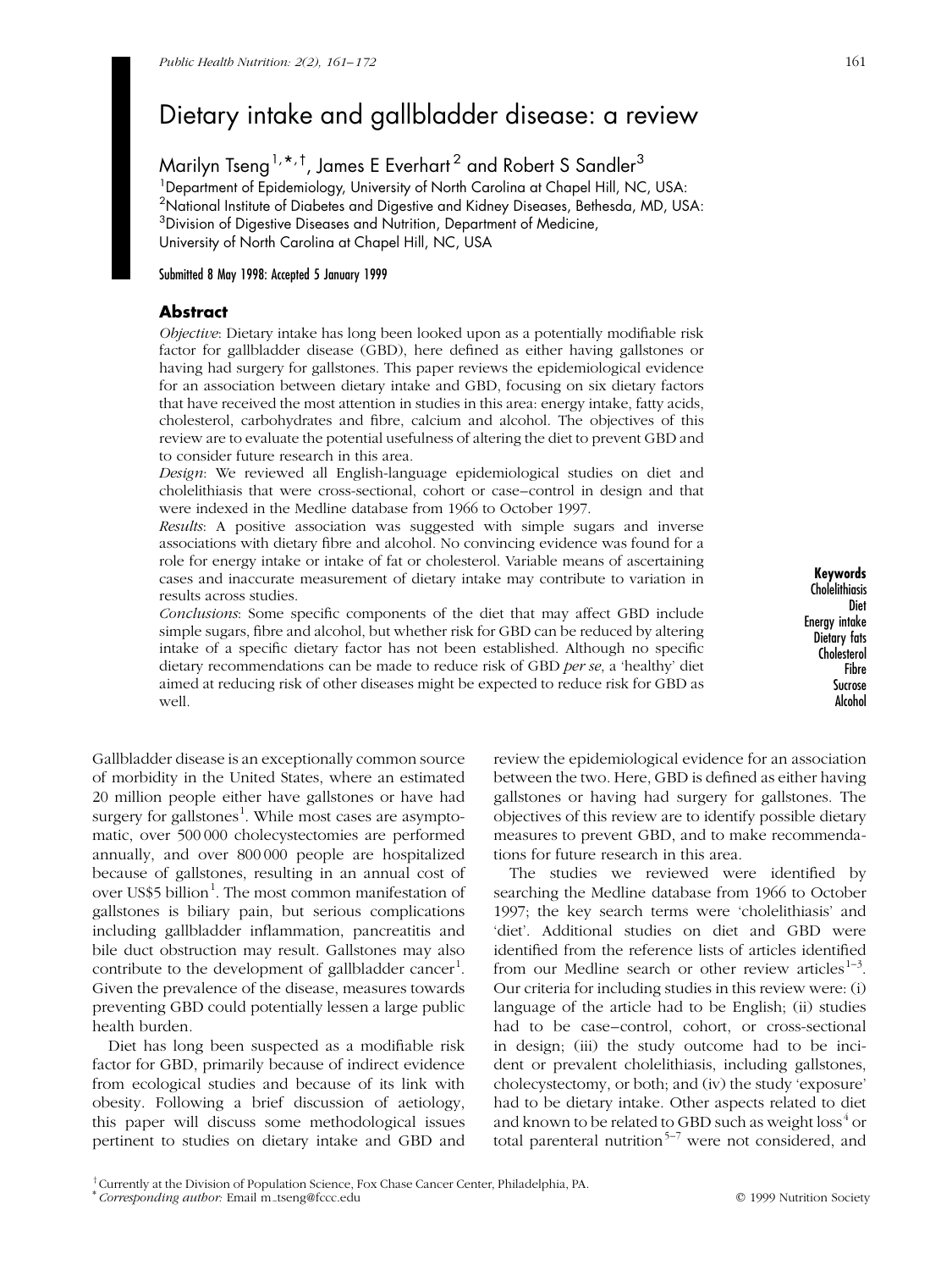studies on gallstone recurrence were also not included. In addition, although most studies do not distinguish among the different types of gallstones, conclusions from this review are presumed to apply to cholesterol stones, the more common type found in western and developed countries<sup>2</sup>. Finally, our review focuses on studies on humans or human populations. Although extensive research on gallstones has been conducted in animal models, no other animal besides the human is known to spontaneously develop cholesterol gallstones<sup>8</sup>; thus, while animal models may offer information on specific aspects of the lithogenic process, their findings are not considered here.

## **Pathogenesis**

Gallstones are solid masses that form in the gallbladder from cholesterol, bilirubin and calcium salts precipitated from the bile. The large majority of gallstones in western countries have cholesterol as their primary constituent, whereas a much smaller number are composed primarily of calcium salts of bilirubin and phosphate<sup>9</sup>. Three essential pathogenetic conditions precede the occurrence of cholesterol gallstones: lithogenic bile, gallbladder stasis and short nucleation time $^{\rm 1}.$ 

Lithogenicity of the bile is determined by the relative concentrations of the three main components of bile; these are bile acids, phospholipids and cholesterol. Generally, lithogenic bile occurs with disruption of cholesterol homeostasis, leading to increased cholesterol secretion and subsequent cholesterol supersaturation of the bile $10,11$ . Gallbladder stasis increases the opportunity for supersaturated bile concentrated in the gallbladder to form gallstones. Gallbladder stasis results when motility of the gallbladder is altered, leading to incomplete emptying of bile, increased fasting and residual volume of the gallbladder, and formation of biliary sludge, which enhances adherence of cholesterol crystals to form cholesterol gallstones<sup>11-14</sup>. Both supersaturated bile and sludge occur normally but often disappear without subsequent problems. However, a critical determinant of the formation of gallstones appears to be the activity of pronucleating and antinucleating factors which promote or inhibit cholesterol precipitation in supersaturated bile and, hence, affect nucleation time<sup>1</sup>; a difference in nucleation time appears to be a major discriminant between people with and without gallstones<sup>14</sup>. While lithogenic bile, gallbladder stasis and short nucleation time are often discussed separately, the three are not independent of each other $^{12}$ .

#### **Issues relevant to studies on diet and GBD**

Numerous studies have been published on diet and GBD, but whether or not altering dietary intake can

alter disease risk has not been established. Two specific issues may contribute to the overall inconclusiveness of findings: problems in disease definition and ascertainment, and difficulties in measuring dietary intake. A discussion of these issues may provide background knowledge with which to evaluate studies on diet and GBD.

#### *Disease definition and ascertainment*

Disease definition and ascertainment in studies on GBD are particularly problematic because as many as twothirds of cases with gallstones are asymptomatic or silent<sup>15</sup>. Generally, asymptomatic cases can be identified only in screening studies, which use one of two primary techniques to detect the presence of gallstones: oral cholecystography and ultrasonography. In oral cholecystography, a contrast agent is administered to ensure opacification and radiographic visualization of the gallbladder. In ultrasonography, gallstones are detected as opacities in the gallbladder that reflect the ultrasound beam, produce a distal shadow and move with change in the individual's position, demonstrating the higher specific gravity of stones relative to bile<sup>16</sup>. Because of its non-invasiveness as well as its relative convenience, ultrasonography has become the standard method used to detect gallstones.

Since cholecystectomy is the most common procedure for treating gallstones, individuals who have undergone cholecystectomy, or surgical removal of the gallbladder, are also commonly included as gallstone cases and presumably represent cases with symptomatic gallstones. Non-screening studies, which include most case–control and prospective cohort studies, primarily identify clinically diagnosed, symptomatic cases, usually through hospital records or selfreport. Unless gallstones are confirmed by oral cholecystography or ultrasonography, however, clinically diagnosed cases may include individuals with conditions that mimic gallstone symptoms or who underwent surgery for other reasons, such as acalculous cholecystitis. Identification of cases through hospital records or self-report may also produce some detection bias if individuals with certain characteristics are more likely to be ascertained.

Depending on how disease was defined and cases were ascertained, findings from a given study may apply either to development of gallstones or more specifically to development of symptom-associated gallstones. If the former is of interest, complete screening is needed to identify all cases of gallstones, including those without symptoms. If the latter is of interest, then gallstones should be confirmed in the cases identified.

Distinguishing between factors contributing to gallstone formation and factors contributing to development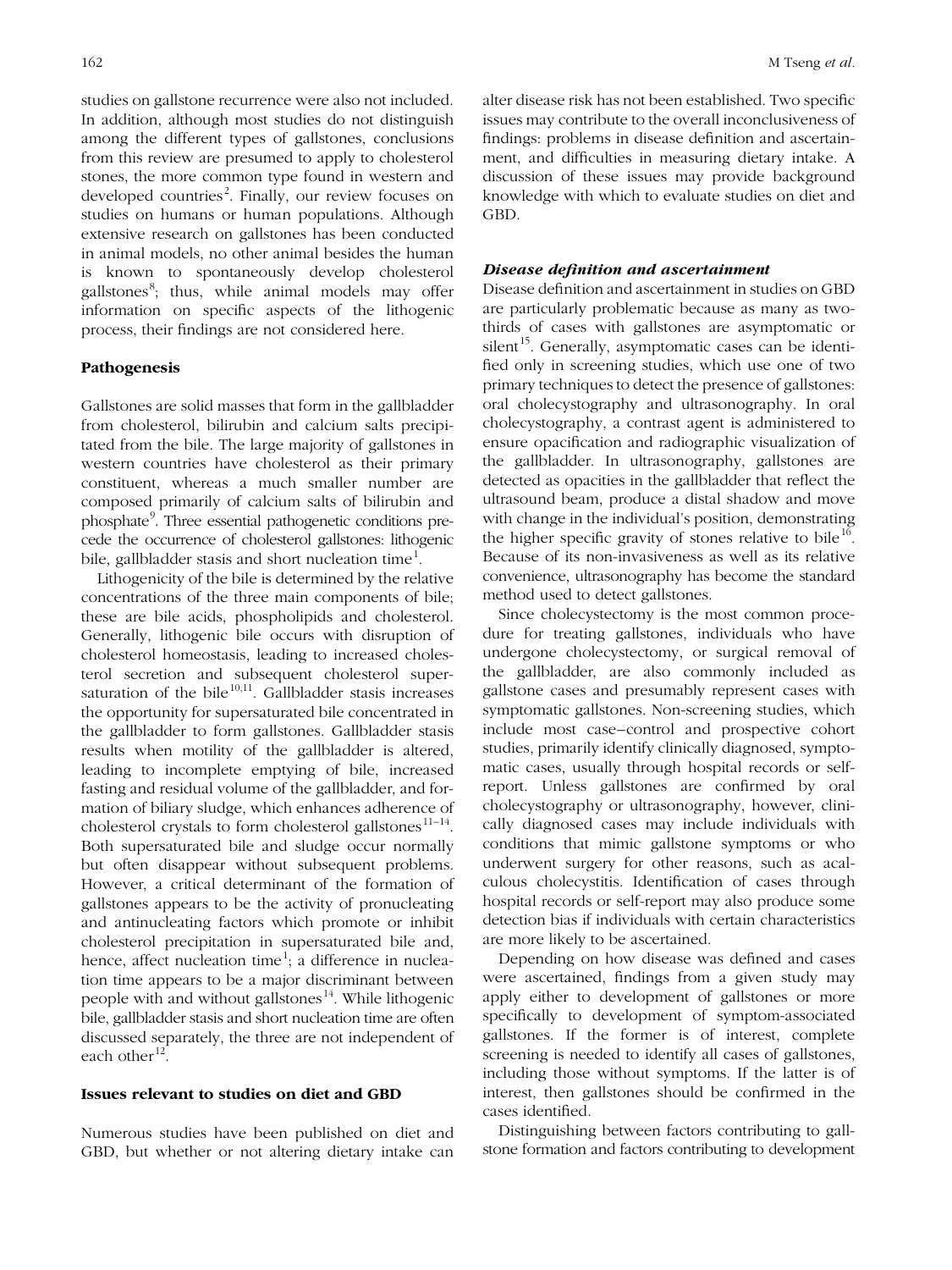of symptoms requires making two comparisons: symptomatic gallstone cases with silent gallstone cases, and silent gallstone cases with non-cases. Comparing the findings of screening and non-screening studies may also help distinguish the two types of factors because screening studies are weighed more heavily towards silent gallstone cases, while nonscreening studies would include primarily symptomatic cases. Inconsistent results and the potential for other types of biases, however, make such a comparison difficult. Hence, the relative contributions of risk factors in development and progression of the disease remain unclear.

The problem of disease ascertainment is exacerbated by disease heterogeneity. Studies are generally unable to distinguish between cholesterol and pigment stones although the two have distinctly different aetiologies and risk factors<sup>17</sup>. However, because cholesterol stones are the more common type of gallstones in western countries $^2$ , most of our knowledge of the aetiology and epidemiology of gallstones applies specifically to cholesterol stones.

## *Measurement of dietary intake*

A second limitation of studies on diet and GBD involves measurement of dietary intake. Measurement of intake is problematic in general given the difficulties involved in accurately recalling past diet. Categorizing individuals based on information from a 24-hour recall may also have led to substantial misclassification in some studies since the reported intake was unlikely to be representative of usual intake.

In addition, the relevant period of aetiological interest is unknown. In research using environmental carbon-14 to date gallstones, the average growth rate of gallstones was found to be  $2.6$  mm year<sup>-1</sup> for both asymptomatic and symptomatic cases, and the average latency period between gallstone formation and symptom development was almost 12 years; however, these analyses were based on only  $15 \text{ cases}^{18}$ . In general, the appropriate risk period of interest is unknown, and dietary exposures in previous studies may not have been measured for the appropriate period.

While the issues discussed above may make it harder to detect associations, other biases may lead to observation of spurious associations. In studies in which diet was assessed after disease diagnosis, case responses may have been biased, leading to inflated measures of association for some dietary factors. Cases may also have altered their diets as a result of symptoms or disease diagnosis, leading to 'protopathic bias'19. Even in screening studies in which untreated cases of gallstones were identified, cases could not be assumed to be completely asymptomatic, or their responses free of either recall or protopathic bias; in one screening

study, as many as 40% of untreated gallstone cases were aware of their disease $19$ .

#### **Dietary risk factors**

Diet has long been a suspected risk factor for gallstones. One source of evidence for this is the presumed link between cholesterol and gallstones. In fact, cholesterol overfeeding is the primary means of inducing supersaturated bile and cholesterol gallstones in animal models $^{20}$ . The observed relationship between obesity and GBD further implicates diet as an important risk factor. A strong positive association has been found consistently between GBD and various measures of obesity<sup>21–46</sup>, with some showing evidence of a dose– response relation<sup>28,36,39,40,42</sup>

Finally, ecological comparisons offer indirect evidence that diet may be an important factor in gallstone development. Early comparisons showed considerably higher prevalence of GBD in westernized than in nonwesternized countries<sup> $47-49$ </sup>, and other research has shown that GBD prevalence can differ substantially between communities that differ in culture and in diet<sup>50</sup>. Observed trends in GBD over time also suggest a role for diet. Dietary changes, most notably a rise in caloric, lipid and animal protein intake<sup>51</sup>, may have contributed to the increase in GBD prevalence in European countries after World War  $II^{47}$ . Secular changes in diet since World War II may also have contributed to an increase in cholesterol gallstones in Japan, where pigment stones were more common previously $52$ .

The main dietary hypotheses proposed have focused on six dietary factors: energy intake, fatty acids, cholesterol, highly refined carbohydrates and dietary fibre, calcium and alcohol. Evidence for each of these is discussed below, and findings from cross-sectional, case–control and prospective cohort studies are summarized in Tables 1, 2 and 3, respectively.

# *Energy intake*

Excessive energy intake is thought to increase risk for gallstones primarily by contributing to obesity. Obesity increases risk for gallstones by contributing to an elevated flux of cholesterol from the liver. Obesity has been associated with increased cholesterol synthesis, possibly in part through its association with hyperinsulinaemia, as well as increased biliary cholesterol secretion and cholesterol supersaturation of the bile $8,47$ .

A positive association between energy intake and GBD has been observed in relatively few studies<sup>39,44,53–55</sup> (Tables 1–3). Among the earliest reports of an association between energy intake and GBD is one by Sarles *et al*. 53, who found a 15% higher mean caloric intake in gallstone patients than in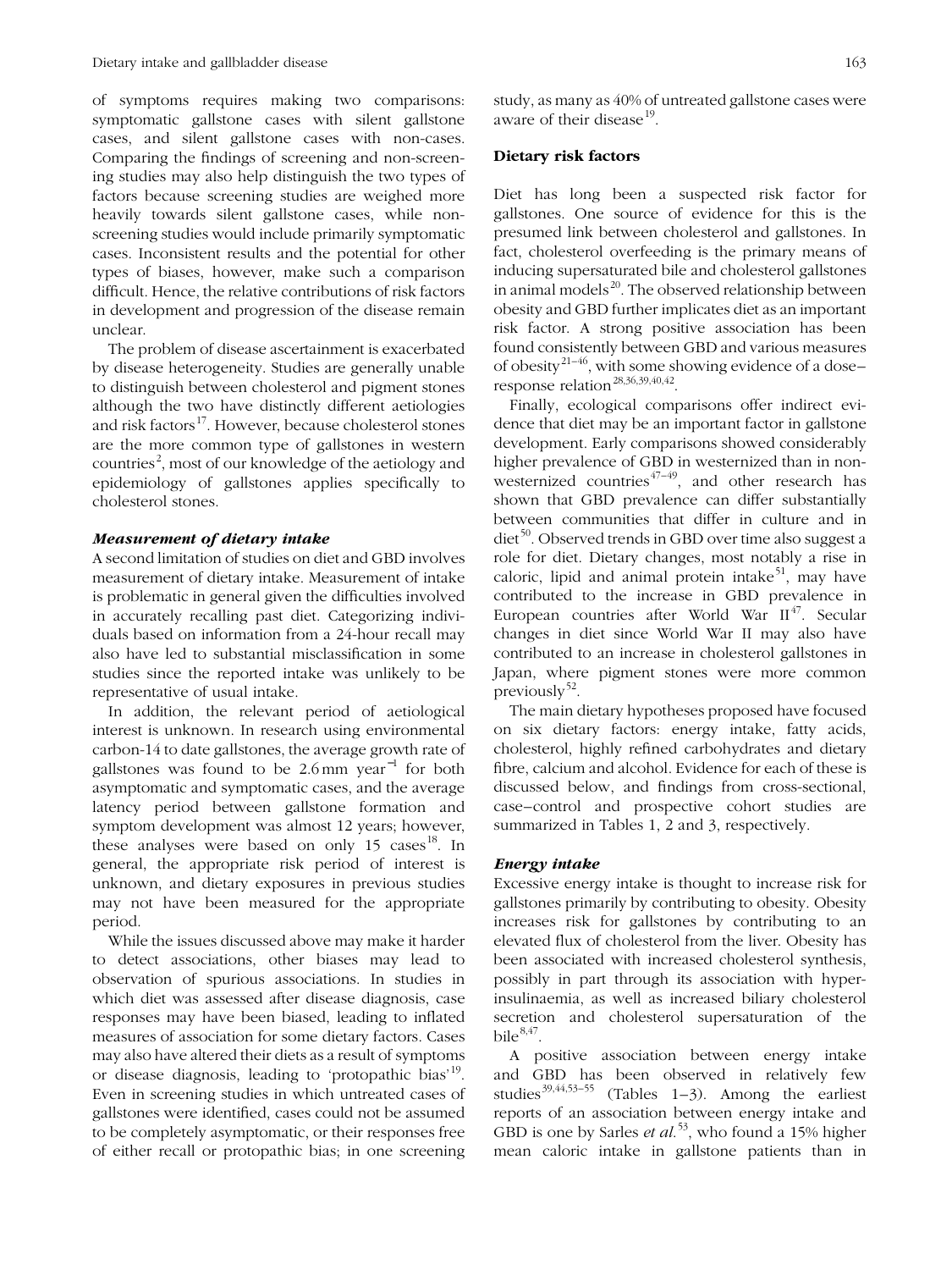| Table 1 Cross-sectional studies on energy, macronutrients and GBD                                                                                                                                                                                                                                                                                                                                                                                                                      |                |                            |                                                |        |                    |             |                                                                                                                                                                                                                                                                                                                                                                                  |                  |                                                                                                                                                                                                                                                                                                                                                                                  |                     |
|----------------------------------------------------------------------------------------------------------------------------------------------------------------------------------------------------------------------------------------------------------------------------------------------------------------------------------------------------------------------------------------------------------------------------------------------------------------------------------------|----------------|----------------------------|------------------------------------------------|--------|--------------------|-------------|----------------------------------------------------------------------------------------------------------------------------------------------------------------------------------------------------------------------------------------------------------------------------------------------------------------------------------------------------------------------------------|------------------|----------------------------------------------------------------------------------------------------------------------------------------------------------------------------------------------------------------------------------------------------------------------------------------------------------------------------------------------------------------------------------|---------------------|
| Study population, year<br>(reference)                                                                                                                                                                                                                                                                                                                                                                                                                                                  | No. of cases*  | No. in study<br>population | Method of dietary assessment                   | Energy | Total fat          | Cholesterol | Carbohydrates                                                                                                                                                                                                                                                                                                                                                                    | sugars<br>Simple | Fibre                                                                                                                                                                                                                                                                                                                                                                            | Protein             |
| Reservation, Pima/Papago<br>(Reid et al. 1971) <sup>63</sup><br>Gila River Indian<br>before 1971<br>Indians, <sup>1</sup>                                                                                                                                                                                                                                                                                                                                                              | $\frac{8}{4}$  | ढ                          | Diet history                                   | z      | Z                  | z           | z                                                                                                                                                                                                                                                                                                                                                                                | z                | z                                                                                                                                                                                                                                                                                                                                                                                | Z                   |
| (Sarles et al. 1978) <sup>51</sup><br>before 1978<br>France <sup>†</sup>                                                                                                                                                                                                                                                                                                                                                                                                               | $\overline{1}$ | $\frac{4}{3}$              | Questions on usual diet                        | z      | z                  |             | z                                                                                                                                                                                                                                                                                                                                                                                |                  |                                                                                                                                                                                                                                                                                                                                                                                  | $\mathbf{z}$        |
| San Antonio, TX, US,<br>1979–82<br>(Diehl <i>et al</i> . 1989) <sup>66</sup>                                                                                                                                                                                                                                                                                                                                                                                                           | 35M<br>154F    | 2064                       | 24-hour recall                                 | z      | $+1$<br>$\ddot{a}$ | $\ddot{ }$  | $\ddot{z}$                                                                                                                                                                                                                                                                                                                                                                       | $+$              | $+$                                                                                                                                                                                                                                                                                                                                                                              | ż                   |
| breast cancer study<br>participants, <sup>†</sup> 1974–83<br>(Wysowski <i>et al</i> . 1986) <sup>64</sup><br>Maryland, US,                                                                                                                                                                                                                                                                                                                                                             | $\frac{3}{4}$  | 265                        | Food frequency questionnaire                   |        | z                  |             |                                                                                                                                                                                                                                                                                                                                                                                  |                  |                                                                                                                                                                                                                                                                                                                                                                                  |                     |
| Jørgensen & Jørgensen 1989) <sup>65</sup><br>Copenhagen, Denmark,<br>1982–84                                                                                                                                                                                                                                                                                                                                                                                                           | 47             | 3608                       | Diet history, intake during<br>past month      | z      | $+$                | z           |                                                                                                                                                                                                                                                                                                                                                                                  | $+$              | $\begin{array}{c} \rule{0pt}{2.5ex} \rule{0pt}{2.5ex} \rule{0pt}{2.5ex} \rule{0pt}{2.5ex} \rule{0pt}{2.5ex} \rule{0pt}{2.5ex} \rule{0pt}{2.5ex} \rule{0pt}{2.5ex} \rule{0pt}{2.5ex} \rule{0pt}{2.5ex} \rule{0pt}{2.5ex} \rule{0pt}{2.5ex} \rule{0pt}{2.5ex} \rule{0pt}{2.5ex} \rule{0pt}{2.5ex} \rule{0pt}{2.5ex} \rule{0pt}{2.5ex} \rule{0pt}{2.5ex} \rule{0pt}{2.5ex} \rule{0$ | $\overleftarrow{z}$ |
| (Sama et al. 1985) <sup>98</sup><br>Sirmione, Italy,<br>before 1985                                                                                                                                                                                                                                                                                                                                                                                                                    | 210            | 1930                       | compared in analysis)<br>24-hour recall (means |        |                    | z           | $\begin{array}{c} \rule{0pt}{2.5ex} \rule{0pt}{2.5ex} \rule{0pt}{2.5ex} \rule{0pt}{2.5ex} \rule{0pt}{2.5ex} \rule{0pt}{2.5ex} \rule{0pt}{2.5ex} \rule{0pt}{2.5ex} \rule{0pt}{2.5ex} \rule{0pt}{2.5ex} \rule{0pt}{2.5ex} \rule{0pt}{2.5ex} \rule{0pt}{2.5ex} \rule{0pt}{2.5ex} \rule{0pt}{2.5ex} \rule{0pt}{2.5ex} \rule{0pt}{2.5ex} \rule{0pt}{2.5ex} \rule{0pt}{2.5ex} \rule{0$ | z                | $\begin{array}{c} \rule{0pt}{2.5ex} \rule{0pt}{2.5ex} \rule{0pt}{2.5ex} \rule{0pt}{2.5ex} \rule{0pt}{2.5ex} \rule{0pt}{2.5ex} \rule{0pt}{2.5ex} \rule{0pt}{2.5ex} \rule{0pt}{2.5ex} \rule{0pt}{2.5ex} \rule{0pt}{2.5ex} \rule{0pt}{2.5ex} \rule{0pt}{2.5ex} \rule{0pt}{2.5ex} \rule{0pt}{2.5ex} \rule{0pt}{2.5ex} \rule{0pt}{2.5ex} \rule{0pt}{2.5ex} \rule{0pt}{2.5ex} \rule{0$ |                     |
| (Khuroo et al. 1989) <sup>33</sup><br>Kashmir, India,<br>before 1989                                                                                                                                                                                                                                                                                                                                                                                                                   | 67             | 1104                       | Not specified                                  | z      | z                  |             |                                                                                                                                                                                                                                                                                                                                                                                  |                  |                                                                                                                                                                                                                                                                                                                                                                                  |                     |
| * Cases were gallstone and/or cholecystectomy cases identified as part of screening by ultrasound or oral cholecystography except studies in the Gila River Indian Reservation, <sup>63</sup> San Antonio, Texas <sup>66</sup> and Maryland, US <sup>64</sup><br>N, no association; +, positive association; -, inverse association; blank<br>which identified only clinically diagnosed cases.<br># Adjusted for energy intake.<br><sup>†</sup> Women only.<br><sup>§</sup> Men only. |                |                            | indicates the factor was not examined.         |        |                    |             |                                                                                                                                                                                                                                                                                                                                                                                  |                  |                                                                                                                                                                                                                                                                                                                                                                                  |                     |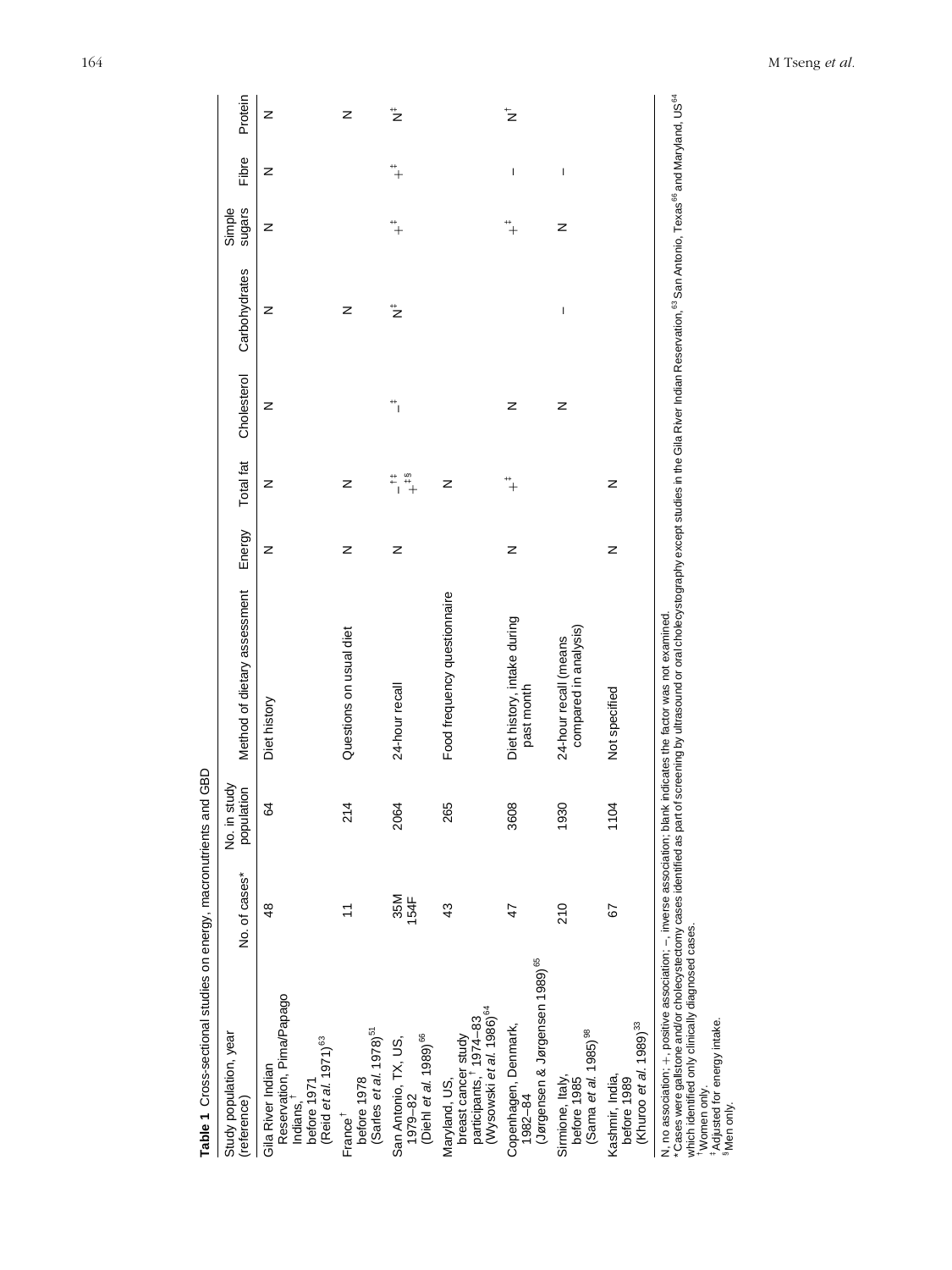| Table 2 Case-control studies on energy, macronutrients and                    |                  | GBD                                  |                                                                                               |                                                                                                                                                                                                                                                                                                                                                                                  |                    |                |               |                  |                          |         |
|-------------------------------------------------------------------------------|------------------|--------------------------------------|-----------------------------------------------------------------------------------------------|----------------------------------------------------------------------------------------------------------------------------------------------------------------------------------------------------------------------------------------------------------------------------------------------------------------------------------------------------------------------------------|--------------------|----------------|---------------|------------------|--------------------------|---------|
| Study location, year<br>(reference)                                           | No. of cases*    | No. of controls                      | Method of dietary assessment                                                                  | Energy                                                                                                                                                                                                                                                                                                                                                                           | Total fat          | Cholesterol    | Carbohydrates | sugars<br>Simple | Fibre                    | Protein |
| (Wheeler et al. 1970) <sup>56</sup><br>Melbourne, Australia,<br>1964–65       | 396              | 397 (hospital)                       | Diet history                                                                                  | z                                                                                                                                                                                                                                                                                                                                                                                | L                  |                |               |                  |                          | I       |
| (Sarles et al. 1969) <sup>53</sup><br>Marseilles, France,<br>before 1969      | $\overline{101}$ | $\overline{101}$                     | before disease onset or<br>Questions on diet 1 week<br>diagnosis                              | $^+$                                                                                                                                                                                                                                                                                                                                                                             | z                  |                | z             |                  |                          | z       |
| (Sarles et al. 1978) <sup>51</sup><br>before 1978<br>France,t                 | SO               | 50                                   | Questions on diet before first<br>symptoms                                                    | z                                                                                                                                                                                                                                                                                                                                                                                | z                  |                | z             |                  |                          | z       |
| (Smith <i>et al.</i> 1979) <sup>57</sup><br>Edmonton, Alberta,<br>before 1979 | ଚ                | 86                                   | weekly intake questionnaire<br>48-hour recall and crude fibre                                 | $\begin{array}{c} \rule{0pt}{2.5ex} \rule{0pt}{2.5ex} \rule{0pt}{2.5ex} \rule{0pt}{2.5ex} \rule{0pt}{2.5ex} \rule{0pt}{2.5ex} \rule{0pt}{2.5ex} \rule{0pt}{2.5ex} \rule{0pt}{2.5ex} \rule{0pt}{2.5ex} \rule{0pt}{2.5ex} \rule{0pt}{2.5ex} \rule{0pt}{2.5ex} \rule{0pt}{2.5ex} \rule{0pt}{2.5ex} \rule{0pt}{2.5ex} \rule{0pt}{2.5ex} \rule{0pt}{2.5ex} \rule{0pt}{2.5ex} \rule{0$ | $\ddot{z}$         |                | ž             |                  | ž                        | Ë,      |
| (Scragg et al. 1984) <sup>44</sup><br>Adelaide, Australia,<br>1978–80         | 241              | 241 (community)<br>359 (hospital),   | questionnaire on intake over<br>several months before<br>105-item food frequency<br>interview | $x^{\circ}$                                                                                                                                                                                                                                                                                                                                                                      | $x^{\circ}$        | $\ddot{a}$     |               | $^{+}$           | $\overline{\phantom{a}}$ | z       |
| (Alessandrini et al. 1982) <sup>86</sup><br>before 1982<br>Italy,             | 160              | 160 (hospital)                       | Food frequency questionnaire<br>on intake 5 years prior to<br>diagnosis                       |                                                                                                                                                                                                                                                                                                                                                                                  |                    |                |               | $^{+}$           | $\overline{\phantom{a}}$ |         |
| (Pixley & Mann 1988) <sup>58</sup><br>before 1988<br>Oxford, UK, <sup>†</sup> | 109              | 109 (population)                     | compared in analysis)<br>4-day diary (means                                                   | z                                                                                                                                                                                                                                                                                                                                                                                | z                  | z              | z             | z                | z                        | z       |
| (Worthington et al. 1997) <sup>59</sup><br>Manchester, UK,<br>1991            | တ                | တ                                    | 7-day weighted inventory                                                                      | z                                                                                                                                                                                                                                                                                                                                                                                | z                  | z              | z             | z                | z                        | z       |
| (Tandon et al. 1996) <sup>54</sup><br>New Delhi, India,<br>1989–92            | 200              | 98 (hospital)                        | Diet history on intake during<br>preceding month                                              | $^+$                                                                                                                                                                                                                                                                                                                                                                             | $^{+}$             | $\overline{a}$ | $^{+}$        |                  | z                        | z       |
| (Ortega et al. 1997) <sup>55</sup><br>Madrid, Spain,<br>1992                  | 54               | $\widehat{\mathbb{E}}$<br>46 (hospit | Two 24-hour recalls (means<br>compared in analysis)                                           | $^{+}$                                                                                                                                                                                                                                                                                                                                                                           | $\hspace{0.1mm} +$ | $^{+}$         | $^{+}$        |                  | I                        | z       |
| (Abdel-Rahman et al. 1993) <sup>94</sup><br>Benha City, Egypt,<br>before 1993 | 100              | 100 (hospital)                       | Food frequency questionnaire<br>on current intake                                             |                                                                                                                                                                                                                                                                                                                                                                                  |                    |                | z             |                  |                          |         |
| (Sarin et al. 1995) <sup>60</sup><br>before 1995<br>India,                    | 105              | 105                                  | 24-hour and 72-hour weekend<br>recall (means compared in<br>analysis)                         | z                                                                                                                                                                                                                                                                                                                                                                                | z                  |                | z             |                  | z                        | z       |

Table 2 Case-control studies on energy, macronutrients and GBD

N, no association;

 $+$ , positive association; –, inverse association; blank indicates the factor was not examined. \* Cases identified as patients diagnosed with gallstones in hospital or clinical setting except study by Pixley *et al.<sup>98</sup>* identified in ultrasound screening.<br>† Women only.

Adjusted for energy intake.

Individuals under the age of 50 years.

‡§¶

Men only.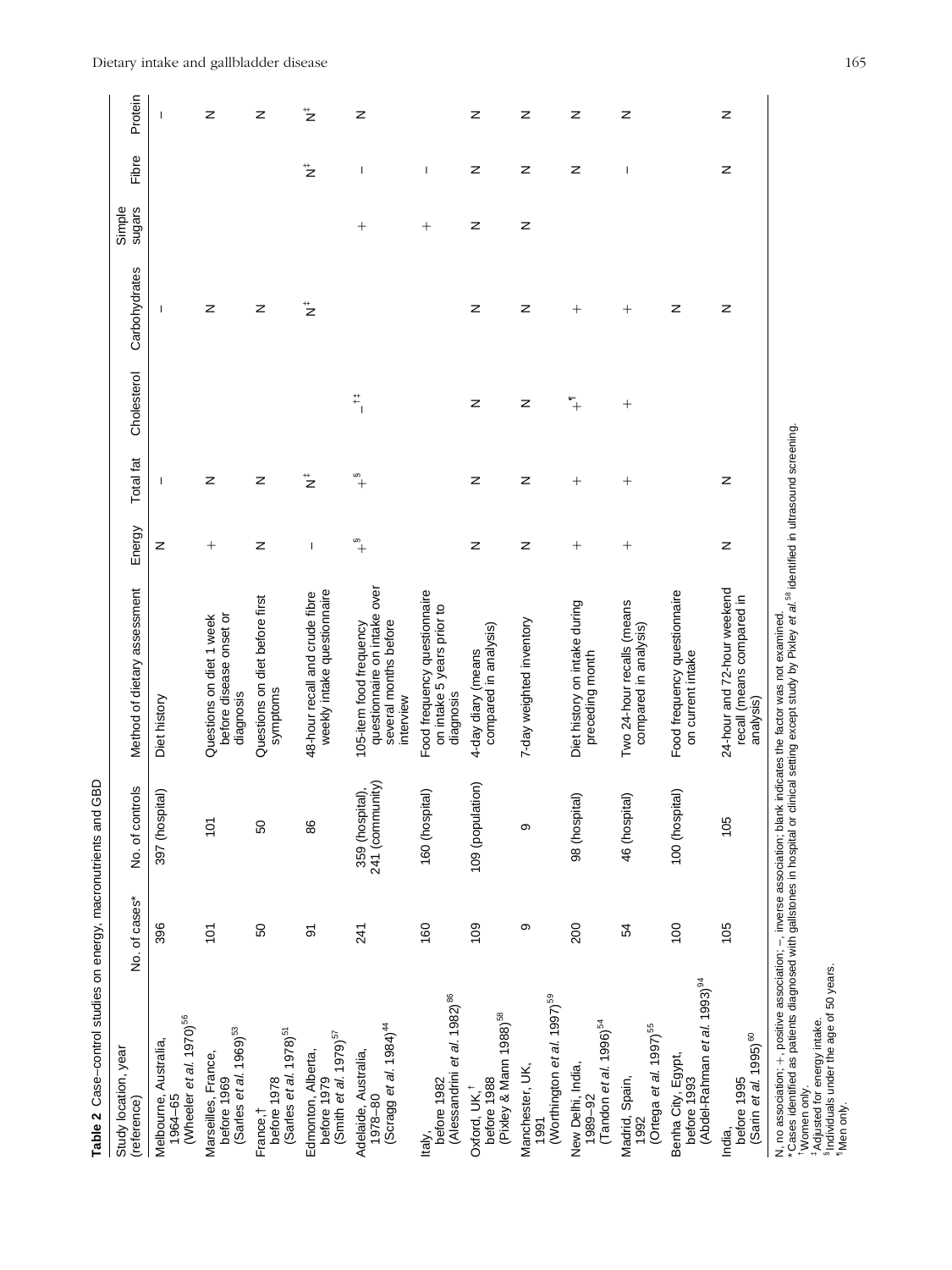| Table 3 Prospective cohort studies on energy, macronutrients                                                                                                                                                     |                            |       | and GBD                   |                                                                              |                |                     |                      |                                            |                              |                |                     |
|------------------------------------------------------------------------------------------------------------------------------------------------------------------------------------------------------------------|----------------------------|-------|---------------------------|------------------------------------------------------------------------------|----------------|---------------------|----------------------|--------------------------------------------|------------------------------|----------------|---------------------|
| Study population<br>(reference)                                                                                                                                                                                  | No. of cases* No. in study |       | follow-up<br>Period of    | Dietary assessment                                                           |                |                     |                      | Energy Total fat Cholesterol Carbohydrates | sugars<br>Simple             |                | Fibre Protein       |
| (Friedman et al. 1966) <sup>37</sup><br>Framingham, MA                                                                                                                                                           | 226                        | 5209  | $1957 - 59$               | years after initial exam<br>fifth biennial exam, 8<br>Questions on intake at |                |                     | z                    |                                            |                              |                | z                   |
| (Sichieri et al. 1991) <sup>61</sup><br>isu                                                                                                                                                                      | 216                        | 4730  | $1971 - 75$ to<br>1982-84 | 24-hour recall                                                               | ۳ <sub>۱</sub> | ာ<br>၁              | Ž                    | ž                                          |                              | I              |                     |
| (Maclure et al. 1989)<br>Nurses, US <sup>t</sup><br>1990) $39,71$                                                                                                                                                | 612                        | 88837 | 1980-84                   | questionnaire given in<br>61-item food frequency<br>1980                     |                | $\tilde{\tilde{z}}$ | $\tilde{\mathbf{z}}$ | $\tilde{\tilde{z}}$                        | $\tilde{\tilde{\mathbf{z}}}$ | <sup>တ</sup> ၊ | $\tilde{\tilde{z}}$ |
| (Moerman et al. 1994) <sup>67</sup><br>Netherlands <sup>1</sup><br>Zutphen, the                                                                                                                                  | 54                         | 860   | 1960-85                   | Diet history taken in<br>1960                                                | Z              | z                   | I                    | z                                          | $^\circ\!+$                  | I              |                     |
| (Kato et al. 1992) <sup>42</sup><br>Japanese Americans,<br>Oahu, HI <sup>1</sup>                                                                                                                                 | 471                        | 7831  | 1965-68 to<br>1990        | monthly intake of alcohol<br>questions on usual<br>24-hour recall and        | I              | z                   |                      | z                                          |                              |                |                     |
| N, no association; +, positive association; -, inverse association; blank indicates the factor was not examined.<br>Cases were identified as patients diagnosed with gallstones in hospital or clinical setting. |                            |       |                           |                                                                              |                |                     |                      |                                            |                              |                |                     |

controls (Table 2). However, a considerably larger hospital-based case–control study published soon afterward found no difference in caloric intake between cases and controls<sup>56</sup>. Subsequent casecontrol studies also show inconsistent results, with some showing a positive association<sup> $44,54,55$ </sup> but others not<sup>51,57–60</sup>. One relatively large case–control study conducted in Adelaide, Australia found a positive association but only among individuals under the age of 50, suggesting that some individuals may be more susceptible to the disease than others $^{44}$ .

A positive association was also found in one prospective cohort study. In their study of a cohort of nurses, Maclure *et al*. <sup>39</sup> found a significantly higher risk of gallstones in women in the highest quintile of energy intake relative to those in the lowest (Table 3). Risk was especially increased in non-overweight women, for whom risk in the highest quintile was over twice that of women in the lowest. Although two cohort studies found inverse associations between energy intake and  $GBD^{42,61}$ , both categorized individuals based on a single 24-hour recall which may not have been representative of usual intake. Overall, results of diet–GBD studies provide little evidence of an association between energy intake and GBD. The null findings in the majority of studies reviewed may arise because energy intake is one of the most poorly measured aspects of the diet. The possibilities of underreporting, adoption of calorie-restricted diets<sup> $42$ </sup>, or lower energy expenditure<sup>57</sup> in obese individuals at higher risk for the disease may also contribute to null findings.

# *Fatty acids*

 $^+$ 

§

¶Men only.

only.

Adjusted for energy intake.

Women only.

Women only.

Individuals under the age of 50 years.

Individuals under the age of 50 years.

Dietary fatty acids have also been suggested as a risk factor for gallstones, although the mechanism by which they may affect gallstone development is unclear<sup>8</sup>. Several mechanisms specific to different types of fat have been proposed, but changing either the type or the amount of fat in the diet in human feeding studies has not produced any consistent effects on bile cholesterol content or on gallstone occurrence  $8,62$ . High fat intake overall may also increase risk of gallstones by contributing to obesity.

Most cross-sectional studies $33,51,63,64$  show no association between fat intake and GBD (Table 1). However, in a large cross-sectional survey in Copenhagen, Denmark, Jørgensen *et al*. <sup>65</sup> found a non-significant increase in GBD prevalence with higher percentage of energy from fat. In a study in San Antonio, Diehl *et al*. 66 found a positive association for fat in men and an inverse association in women, but subjects were categorized based on a single 24-hour recall that may not have represented usual intake.

The majority of case–control studies are also null,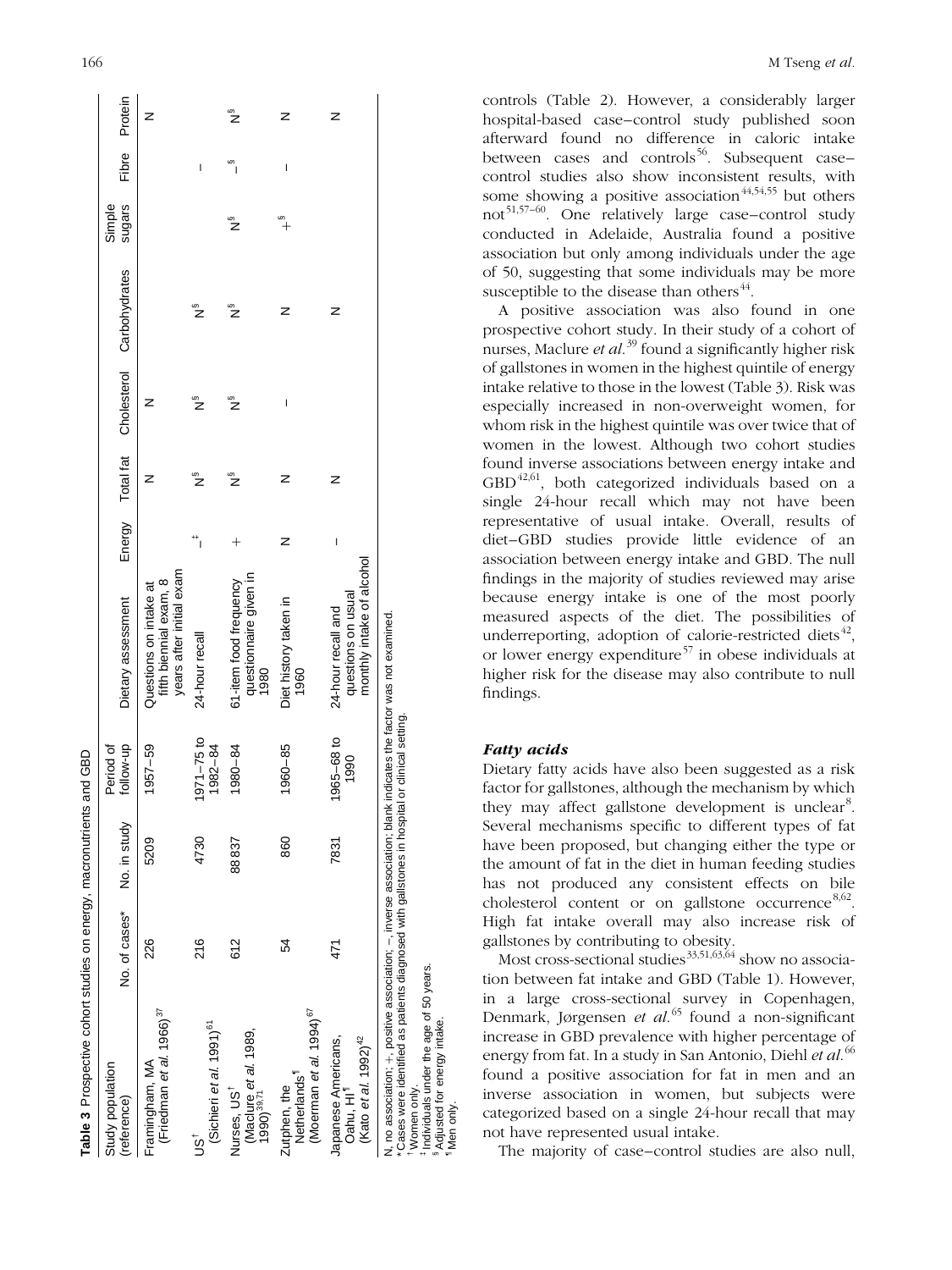but several tend to be fairly small $51,53,57-60$  (Table 2). Of the two largest case–control studies on diet and GBD, one hospital-based study found an inverse association<sup>56</sup>, while the other, using both hospital and population controls, found a positive association among younger subjects $44$ . None of the prospective cohort studies found an association between fat intake and GBD (Table 3).

In general, findings on dietary fat parallel results for total caloric intake and provide little evidence of an association with GBD. The studies, however, are similarly subject to biases discussed above for caloric intake, such as underreporting. Analyses on specific types of fat have not provided convincing evidence of a role for saturated, polyunsaturated or monounsaturated fatty acids<sup>55,59–61, 63,65–69</sup>. In food-level analyses, some studies have found no association for fats or oils in diet<sup>45,70</sup>, including butter or margarine<sup>71,72</sup>, although others have  $55,73$ . Positive associations have also been found for fried food consumption<sup>72</sup> and preference for oily foods 70.

Recent experimental studies have brought attention to fish oils as a protective factor<sup>74,75</sup>. No observational epidemiological studies have specifically investigated the association between fish oils and GBD. Among studies that identified types of foods associated with the disease, four55,72,73,76 found inverse associations with fish consumption, but three others did not  $67,70,71$ .

# *Cholesterol*

Increased cholesterol intake has been hypothesized to contribute to bile cholesterol saturation. However, results of human feeding studies have been inconsistent<sup>77-82</sup>. The possibility that dietary cholesterol may be a risk factor for gallstones has received even less support from observational epidemiological studies. No cross-sectional or cohort studies have found a positive association between cholesterol and GBD (Tables 1 and 3). Findings from case–control studies vary considerably, with one of the largest showing an inverse association<sup>44</sup>, two smaller, more recent studies showing a positive association<sup>54,55</sup>, and two others showing no association<sup>58,59</sup> (Table 2). As far as examining specific high cholesterol foods, no observational studies have found a positive association between egg consumption and GBD<sup>55,67,70-72,76,83</sup>.

# *Highly refined carbohydrates and fibre*

Consumption of highly refined carbohydrates coupled with low fibre intakes may increase risk of gallstone development. Insoluble fibre may protect against gallstone occurrence by speeding intestinal transit and reducing the generation of secondary bile acids such as deoxycholate  $84,85$ , which has been associated with increased cholesterol saturation of the bile<sup>8,62</sup>.

While studies on carbohydrate intake have been

generally null, several studies have found GBD to be inversely associated with fibre intake and positively associated with simple sugar intake (Tables 1–3). In the cross-sectional study in Copenhagen, Jørgensen *et al*. 65 found a non-significant trend of increased GBD prevalence with higher intake of refined sugar and a non-significant inverse trend for intake of dietary fibre (Table 1). A similar pattern of increased risk for sugar intake and decreased risk for fibre intake was also seen in two of the larger case–control studies, one in Adelaide, Australia<sup> $44$ </sup> and the other in Italy<sup>86</sup> (Table 2). as well as in a prospective cohort study conducted in Zutphen, the Netherlands $67$  (Table 3).

In contrast to the Zutphen study, which found a twofold greater risk of clinically diagnosed gallstones for the highest tertile of sugar intake relative to the lowest, there was no association between gallstones and sucrose intake in the nurses' cohort<sup>71</sup> (Table 3). Whereas the nurses' study examined intake of sucrose specifically, other studies included mono- and disaccharides in their analyses of sugar intake $44,67$ . Furthermore, analyses in the nurses' cohort were performed on energy-adjusted sucrose intake while sugar intake was unadjusted for energy in most other studies. A nonsignificant decrease in risk was observed for dietary fibre in the nurses' cohort even when adjusted for energy intake, with women in the highest quintile 80% as likely to develop symptomatic gallstones relative to those in the lowest<sup>71</sup>.

Overall, results across studies and study designs suggest that some aspect of a diet that is high in fibre or low in simple sugars may protect against GBD. It is notable that only one of 15 studies with information on fibre intake noted a positive association, and none of 10 studies with information on simple sugar intake noted an inverse association. Interestingly, however, one intervention study found that a diet high in fibre and low in refined carbohydrates did not reduce the risk of recurrence of gallstones after dissolution<sup>87</sup>.

At the food level, positive associations have been found for sugar or sugar products  $44,55,67,76$ , dates  $83$ , and pastries and cakes<sup>88</sup>, although other researchers have not found positive associations for sugar-rich products 45,71–73,76.

#### *Calcium and other vitamins and minerals*

Calcium has been hypothesized to protect against gallstones by binding secondary bile acids including deoxycholate in the small intestinal lumen, thus reducing the deoxycholate and cholesterol content of the bile. Few studies have examined the association between calcium intake and GBD and, thus, evidence for such an association is extremely limited. While three found an inverse association between dietary calcium and  $GBD^{24,55,67}$ , others found no association<sup>53,59,61,63</sup>. An inverse association has also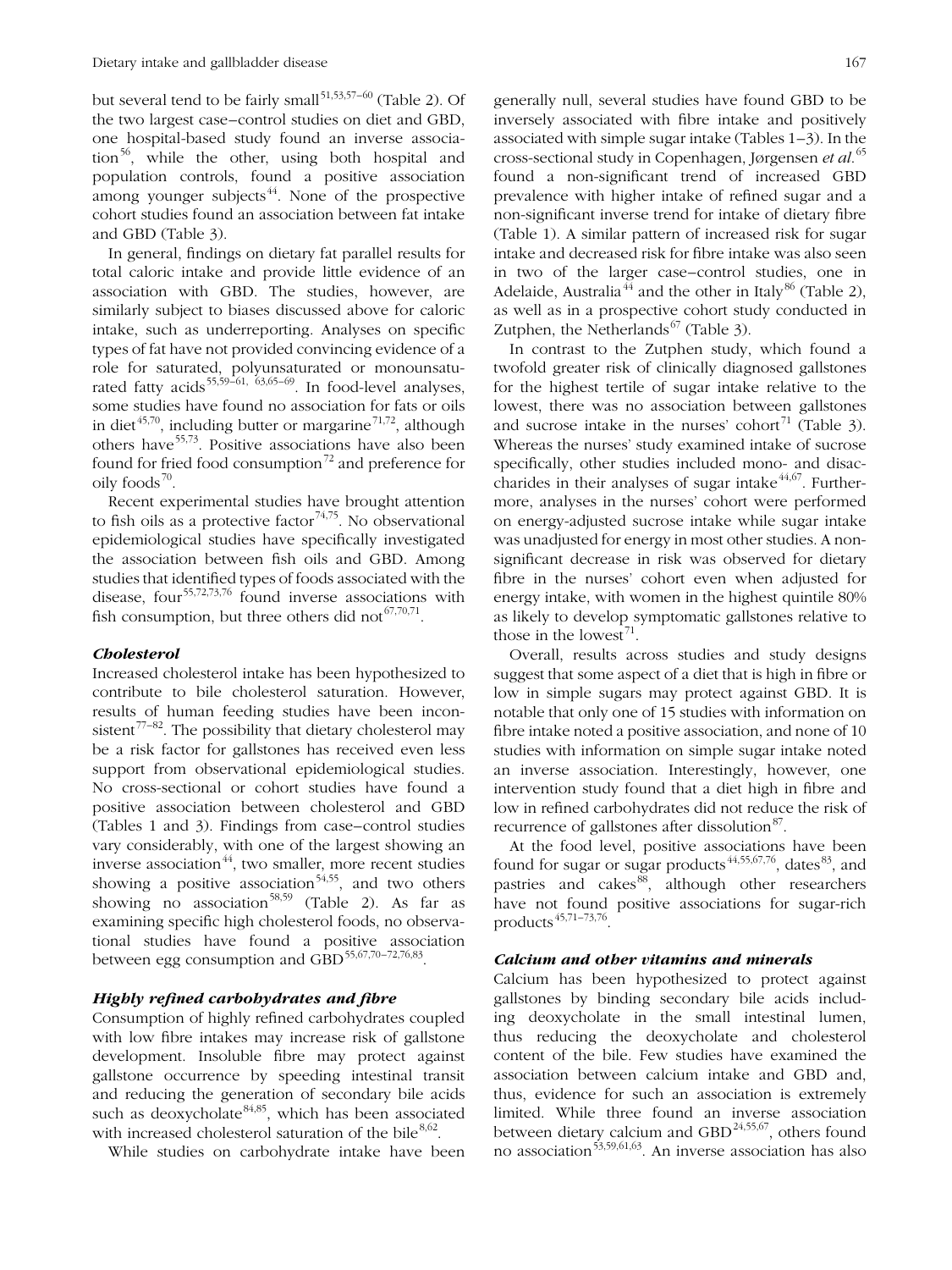been observed with dairy or cheese products in some<sup>67,73,76</sup> but not all<sup>55,70–72,83,88</sup> studies.

There are few studies on other vitamins and minerals. Reid *et al*. <sup>63</sup> found no association for iron, magnesium, potassium or phosphorous. Ortega *et al*. 55 looked at a large number of vitamins and minerals and found that cases had a lower intake of folate and magnesium and, among women, of vitamin C. Worthington *et al*. <sup>59</sup> found that gallstone cases had a lower intake of 10 of 16 antioxidants examined in their study.

#### *Alcohol*

Moderate alcohol intake may protect against gallstone development, possibly through its association with reduced biliary cholesterol saturation and higher serum high density lipoprotein (HDL)<sup>89,90</sup>. A substantial proportion of studies with information on alcohol intake have found evidence of an inverse association between alcohol drinking and GBD, including all of the 10 studies with the largest number of cases (Table 4). The alcohol–GBD association has been presented as an example of protopathic bias, with the disease leading to a reduction in the putative risk factor. Thijs *et al*. 19 showed a decreased risk of clinically diagnosed gallstones in drinkers relative to non-drinkers in one case–control study but no association between alcohol and gallstones in three other studies designed specifically to minimize protopathic bias. While such bias is possible, however, it is less likely to have occurred in prospective cohort studies, all of which appear to show evidence of an inverse association (Table 4). Two separate follow-ups from the nurses' cohort found significant trends of decreased risk with increased alcohol consumption, with those consuming  $\geq 15g$  of alcohol a day only 70% as likely to develop symptomatic gallstones as non-drinkers<sup>39,41</sup>. In another large cohort study of Japanese American men, subjects in the highest category of alcohol consumption  $(\geq 24.7 \text{ oz }$  alcohol month<sup>-1</sup> – 27g alcohol per day) were 80% as likely to develop GBD as non-drinkers $^{42}$ . In summary, findings from studies regardless of study design overwhelmingly support an inverse association between alcohol intake and GBD.

A few studies have found an apparent dose– response relationship of decreased risk with increased alcohol intake<sup>29,39,43,90</sup>, although the association between gallstones and alcoholic liver cirrhosis<sup>91,92</sup> suggests that excessive alcohol intake may increase risk of gallstones. Cirrhosis appears to be specifically associated with pigment stones rather than cholesterol stones $17$ .

# *Other foods or food patterns*

Two studies suggest that vegetarians may be at

decreased risk for  $GBD^{27,93}$ . Other studies also show evidence of a protective effect for vegetables<sup>53,73</sup>, vegetable fat<sup>71,83</sup>, vegetable protein<sup>58,63,65,67,71</sup>, or crude fibre from vegetables<sup>57</sup>, although others have not<sup>51,55,59,</sup> 71,72,76,88,94. Inverse associations have also been observed for olive oil<sup>88</sup> and for the ratio of polyunsaturated fats to saturated fats<sup>65</sup>. A majority of studies fail to implicate meat as a risk factor. Although some have found positive associations for meat<sup>55,73</sup>, animal fat<sup>88,94</sup> and animal protein $^{59}$ , most have not $^{51,53,58,63,65,67,70-72,76,83,88}.$ 

Other specific foods of interest have included fruits  $53,55,57,70-73,76,88$ , beans and pulses<sup>71,73,76,88</sup> and  $ext{caffeine}^{31,43,45,70,72,73,93}$ , but the few studies with information on these have had inconsistent findings and have not provided convincing evidence of their association with GBD.

# **Conclusions and directions for future research**

Overall, the studies reviewed here do not provide strong evidence of a role for energy intake or intake of fat or cholesterol, but they suggest an association with simple sugars and inverse associations with dietary fibre and alcohol. Factors that are understudied are fish oils, calcium and antioxidants.

The failure to find consistent associations of diet to GBD is rather remarkable. Gallstones can be induced in animal models with only dietary manipulation. Also, bile plays a major role in the digestive process and its major constituents, including cholesterol, are derived from dietary fats. Much of the difficulty in studying associations between dietary factors and GBD arises from our limited ability to measure dietary intake accurately and for the relevant time period. An additional issue of concern is the appropriateness of a single-nutrient approach. Whereas laboratory research provides valuable information on the biological effects of specific dietary factors, and statistical tools can be used to disentangle their effects in observational studies, such findings are of limited relevance to actual dietary practice, especially since dietary factors can be highly intercorrelated. In this context, more useful information might be gained from investigating the combined effects of dietary factors or from quantifying the aggregate risk associated with dietary patterns.

In drawing conclusions on the association between dietary intake and GBD, the role of obesity should also be emphasized. If diet affects GBD occurrence by contributing to energy imbalance leading to excessive weight gain and obesity, then other factors related to energy balance should also be examined thoroughly. Physical activity, for example, has been found to be inversely associated with GBD in some studies $31,42,95$ .

Other research could add to our understanding of the quality of case ascertainment in studies on GBD by addressing such issues as the proportions of clinically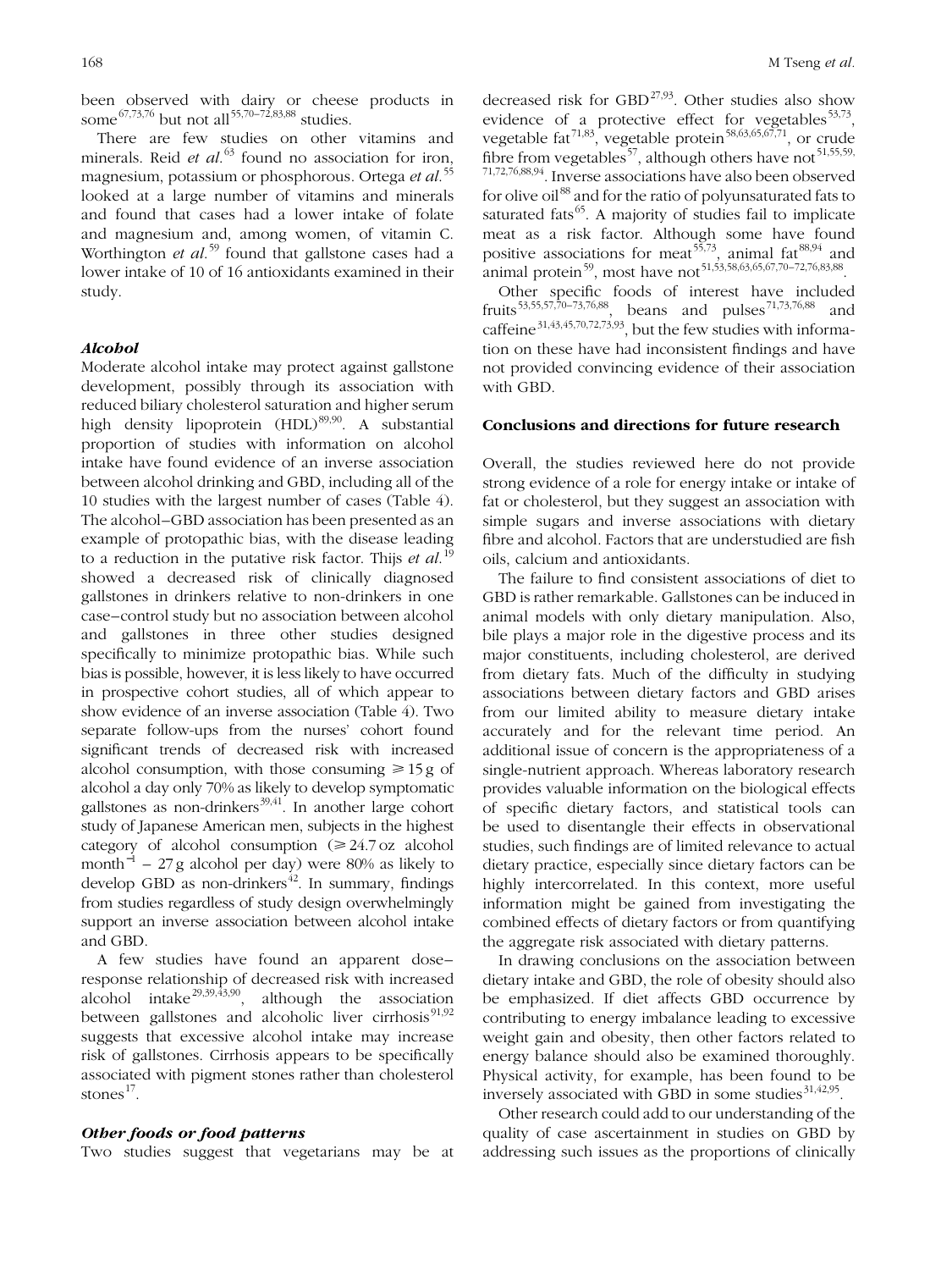| Table 4 Summary of findings on the association between alcohol and GBD<br>Cross-sectional                                                                                                                                                                                                                                                                                                                                                                                                                                                       |                                                                                                | Cohort                                                                                                                                                                                                                                                                                                                                                                                                                                                                                                                                                   |                                                                                                  | Case-control                                                                                                                                                                                                                                                                                                                                                                       |                                                                                        |
|-------------------------------------------------------------------------------------------------------------------------------------------------------------------------------------------------------------------------------------------------------------------------------------------------------------------------------------------------------------------------------------------------------------------------------------------------------------------------------------------------------------------------------------------------|------------------------------------------------------------------------------------------------|----------------------------------------------------------------------------------------------------------------------------------------------------------------------------------------------------------------------------------------------------------------------------------------------------------------------------------------------------------------------------------------------------------------------------------------------------------------------------------------------------------------------------------------------------------|--------------------------------------------------------------------------------------------------|------------------------------------------------------------------------------------------------------------------------------------------------------------------------------------------------------------------------------------------------------------------------------------------------------------------------------------------------------------------------------------|----------------------------------------------------------------------------------------|
| Study population, year (reference)                                                                                                                                                                                                                                                                                                                                                                                                                                                                                                              | No. of cases/<br>No. in study<br>population                                                    | Study population, year (reference)                                                                                                                                                                                                                                                                                                                                                                                                                                                                                                                       | No. of cases/<br>No. in study<br>population                                                      | Study population, year (reference)                                                                                                                                                                                                                                                                                                                                                 | No. of controls<br>No. of cases/                                                       |
| Jørgensen & Jørgensen 1989) <sup>65</sup><br>Hispanic Americans, US, 1982-64<br>(Maurer <i>et al.</i> 1990) <sup>21</sup><br>Copenhagen, Denmark, 1982-84<br>1979-82<br>Sirmione, Italy, before 1985<br>(Sama <i>et al</i> . 1985) <sup>98</sup><br>(LaVecchia et al. 1994) <sup>90</sup><br>Fukuoka, Japan, 1986–90<br>(Kono <i>et al.</i> 1992) <sup>29</sup><br>Fukuoka, Japan, 1991–92<br>(Kono <i>et al.</i> 1995) <sup>30</sup><br>San Antonio, TX, US,<br>(Diehl <i>et al.</i> 1987) <sup>99</sup><br>Inverse association<br>Italy, 1983 | 2126/58462<br>253/1325 <sup>†</sup><br>NS/2990*<br>210/1930<br>99/2739*<br>72/2215*<br>47/3608 | follow-up 1964-68 to 1971-76<br>follow-up 1965-68 to 1990<br>(Kato <i>et al</i> . 1992) <sup>42</sup><br>(Grodstein et al. 1994) <sup>41</sup><br>(Friedman <i>et al.</i> 1966) <sup>37</sup><br>San Francisco, CA, US,<br>(Moerman et al. 1994) <sup>67</sup><br>Zutphen, the Netherlands,<br>(Klatsky et al. 1981) <sup>100</sup><br>(Maclure et al. 1989) <sup>39</sup><br>Framingham, MA, US,<br>follow-up 1960-85<br>follow-up 1957-59<br>follow-up 1980-84<br>follow-up 1989-91<br>Japanese American,<br>Hawaii, US,<br>Nurses, US,<br>Nurses, US, | 425/96211 <sup>†</sup><br>612/88837 <sup>+</sup><br>NS/80514<br>471/7831*<br>216/5209<br>54/860* | Melbourne, Australia, 1964–65<br>(Wheeler <i>et al</i> . 1970) <sup>56</sup><br>Adelaide, Australia, 1978–80<br>(Scragg <i>et al</i> . 1984) <sup>44</sup><br>Maastricht, the Netherlands,<br>(LaVecchia et al. 1991) <sup>43</sup><br>(Pastides et al. 1990) <sup>73</sup><br>Athens, Greece, 1983<br>(This et al. 1991) <sup>19</sup><br>Milan, Italy, 1987-89<br>before 1983-85 | 241 (community)<br>359 (hospital),<br>195/1122<br>396/397<br>207/451<br>84/171<br>241/ |
| 1979-82<br>San Antonio, TX, US,<br>(Diehl <i>et al.</i> 1987) <sup>99</sup><br>No association                                                                                                                                                                                                                                                                                                                                                                                                                                                   | NS/2990 <sup>+</sup>                                                                           |                                                                                                                                                                                                                                                                                                                                                                                                                                                                                                                                                          |                                                                                                  | Marseilles, France, before 1969<br>(Sarles <i>et al.</i> 1969) <sup>53</sup>                                                                                                                                                                                                                                                                                                       | 101/101                                                                                |
| Rome, Italy, 1981–84<br>(GREPCO 1988) <sup>32</sup>                                                                                                                                                                                                                                                                                                                                                                                                                                                                                             | 204/2320<br>53/968*                                                                            |                                                                                                                                                                                                                                                                                                                                                                                                                                                                                                                                                          |                                                                                                  | Maastricht, the Netherlands,<br>(Thijs et al. $1991$ ) <sup>19</sup><br>before 1983-85                                                                                                                                                                                                                                                                                             | 151/451                                                                                |
| Hispanic Americans, US, 1982–84<br>(Maurer <i>et al.</i> 1990) <sup>21</sup><br>Maastricht, the Netherlands,<br>before 1983–85                                                                                                                                                                                                                                                                                                                                                                                                                  | 63/852                                                                                         |                                                                                                                                                                                                                                                                                                                                                                                                                                                                                                                                                          |                                                                                                  | Maastricht, the Netherlands,<br>before 1983-85                                                                                                                                                                                                                                                                                                                                     | 77/352                                                                                 |
| (Thijs <i>et al.</i> 1991) <sup>19</sup><br>Aged 70, Copenhagen, Denmark,                                                                                                                                                                                                                                                                                                                                                                                                                                                                       | 90/374                                                                                         |                                                                                                                                                                                                                                                                                                                                                                                                                                                                                                                                                          |                                                                                                  | (Thijs et al. $1991$ ) <sup>19</sup><br>Oxford, UK, before<br>1988                                                                                                                                                                                                                                                                                                                 | $109/109^{\dagger}$                                                                    |
| (Jørgensen et al. 1990) <sup>25</sup><br>Pregnant women in Dublin,<br>1984-85                                                                                                                                                                                                                                                                                                                                                                                                                                                                   | 23/521                                                                                         |                                                                                                                                                                                                                                                                                                                                                                                                                                                                                                                                                          |                                                                                                  | Athens, Greece, before 1989<br>(Linos <i>et al</i> . 1989) <sup>88</sup><br>$($ Pixley & Mann 1988) $^{58}$                                                                                                                                                                                                                                                                        | 96/118                                                                                 |
| Ulm, Germany, 1994-95<br>(Kratzer et al. 1997) <sup>93</sup><br>(Basso et al. 1992) <sup>45</sup><br>Ireland, 1990                                                                                                                                                                                                                                                                                                                                                                                                                              | 67/1116                                                                                        |                                                                                                                                                                                                                                                                                                                                                                                                                                                                                                                                                          |                                                                                                  | (Ortega et al. 1997) <sup>55</sup><br>Madrid, Spain 1992                                                                                                                                                                                                                                                                                                                           | 54/46                                                                                  |
| Positive association                                                                                                                                                                                                                                                                                                                                                                                                                                                                                                                            |                                                                                                |                                                                                                                                                                                                                                                                                                                                                                                                                                                                                                                                                          |                                                                                                  | Niigata, Japan, 1982–84 and 1986<br>(Kato <i>et al.</i> 1990) <sup>70</sup>                                                                                                                                                                                                                                                                                                        | 86/116                                                                                 |
| NS, not specified.<br>* Men only.                                                                                                                                                                                                                                                                                                                                                                                                                                                                                                               |                                                                                                |                                                                                                                                                                                                                                                                                                                                                                                                                                                                                                                                                          |                                                                                                  |                                                                                                                                                                                                                                                                                                                                                                                    |                                                                                        |

NS, not specified.<br>\* Men only.<br><sup>†</sup> Women only. Women only.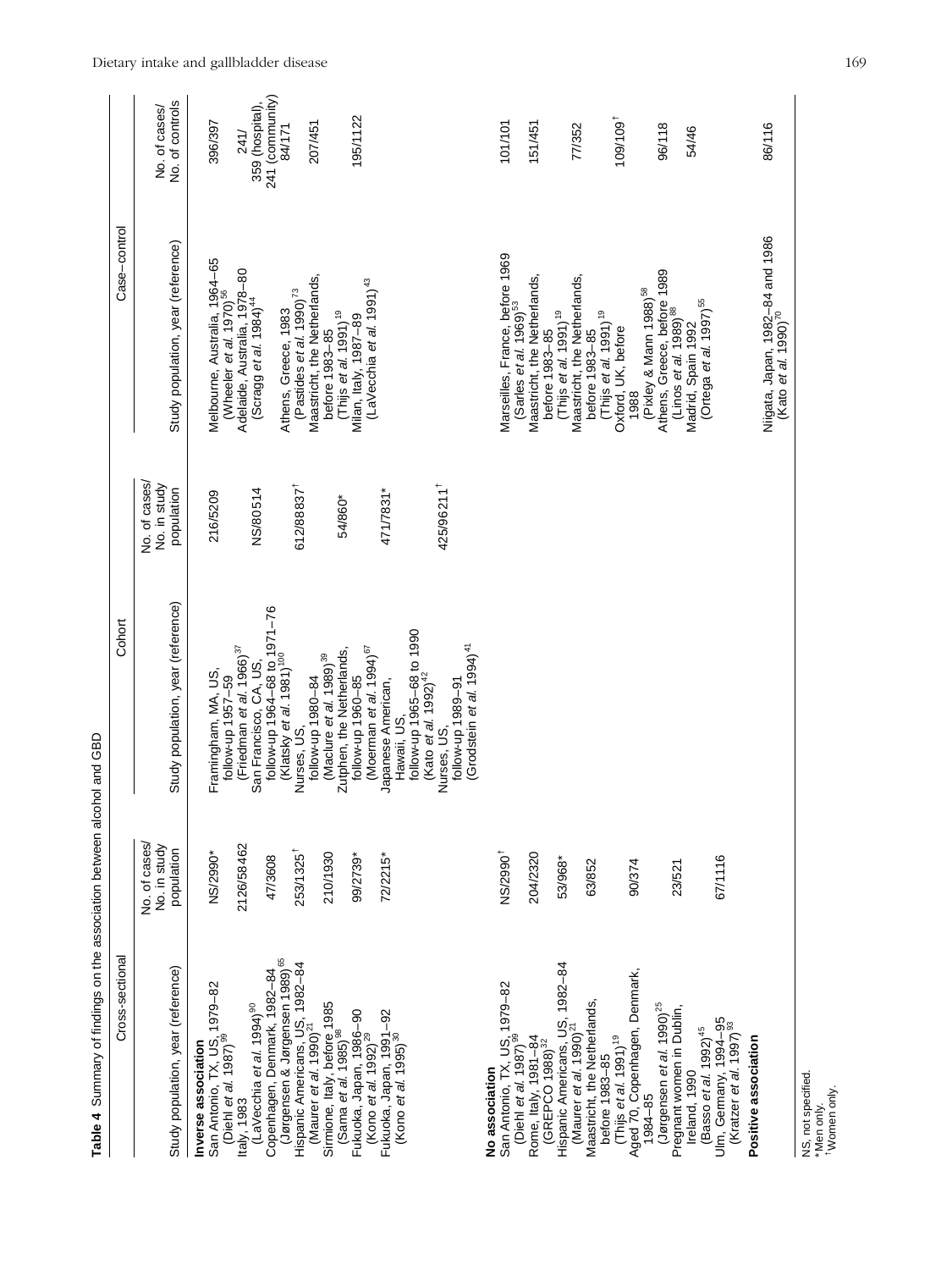diagnosed cases or cholecystectomy cases who actually have or had gallstones. Future research should also distinguish asymptomatic from symptomatic gallstones in order to distinguish factors leading to development of gallstones from factors leading to progression to symptoms.

In sum, studies on diet and GBD overall suggest that dietary intake is associated with GBD, although the specific components of importance remain unclear. Dietary factors of particular interest are simple sugars, fibre, and alcohol. However, results of these studies cannot completely eliminate the possibility of confounding by other dietary or lifestyle factors, nor do they provide strong evidence that risk for GBD can be reduced by altering intake of a specific dietary factor. Although no specific dietary recommendations can presently be made to reduce the risk of GBD *per se*, implications of studies on GBD are at least consistent with recommendations to prevent other diseases. These include increasing the consumption of fibrerich vegetables, fruits and grains, minimizing the consumption of fats and sweets, and drinking alcohol in moderation<sup>96,97</sup>. Thus, a more generally 'healthy' diet that is promoted to reduce risk of other diseases might be expected to reduce risk for GBD as well.

## **Acknowledgements**

The authors thank Dr Matthew Longnecker for his valuable comments on this manuscript. This research was supported in part by grants T32 DK07634 and P30 DK34987 from the National Institutes of Health.

## **References**

- 1 Everhart JE. Gallstones. In: Everhart J, ed. *Digestive Diseases in the United States: Epidemiology and Impact*. NIH Publication No. 94–1447. Washington, DC: US Government Printing Office, 1994: 647–90.
- 2 Diehl AK. Epidemiology and natural history of gallstone disease. *Gastroenterol. Clin. North Am.* 1991; **20**: 1–19.
- 3 Sama C, Labate AMM, Taroni F, Barbara L. Epidemiology and natural history of gallstone disease. *Semin. Liver Dis.* 1990; **10**: 149–58.
- 4 Everhart JE. Contributions of obesity and weight loss to gallstone disease. *Ann. Intern. Med.* 1993; **119**: 1029–35.
- 5 Messing B, Bories C, Kunstlinger F, Bernier JJ. Does total parenteral nutrition induce gallbladder sludge formation and lithiasis? *Gastroenterology* 1983; **84**: 1012–19.
- 6 Roslyn JJ, Pitt HA, Mann LL, Ament ME, DenBesten L. Gallbladder disease in patients on long-term parenteral nutrition. *Gastroenterology* 1983; **84**: 148–54.
- 7 Holzbach RT. Gallbladder stasis: consequence of longterm parenteral hyperalimentation and risk factor for cholelithiasis. *Gastroenterology* 1983; **84**: 1055–8.
- 8 Hayes KC, Livingston A, Trautwein EA. Dietary impact on biliary lipids and gallstones. *Annu. Rev. Nutr.* 1992; **12**: 299–326.
- 9 Cooper AD. Epidemiology, pathogenesis, natural history, and medical therapy of gallstones. In: Sleisenger MH, ed. *Gastrointestinal Diseases: Pathophysiology, Diagnosis,*

*Management*. Philadelphia: WB Saunders Company, 1993.

- 10 Cooper AD. Metabolic basis of cholesterol gallstone disease. *Gastroenterol. Clin. North Am.* 1991; **20**: 21–46.
- 11 Carey MC. Pathogenesis of gallstones. *Am. J. Surgery* 1993; **165**: 410–19.
- 12 Everson GT. Gallbladder function in gallstone disease. *Gastroenterol. Clin. North Am.* 1991; **20**: 85–110.
- 13 Donovan JM, Carey MC. Physical-chemical basis of gallstone formation. *Gastroenterol. Clin. North Am.* 1991; **20**: 47–66.
- 14 Holzbach RT, Busch N. Nucleation and growth of cholesterol crystals: kinetic determinants in supersaturated native bile. *Gastroenterol. Clin. North Am.* 1991; **20**: 67–84.
- 15 Heaton KW, Braddon REM, Mountford RA, Emmitt PM. Symptomatic and silent gall stones in the community. *Gut* 1991; **32**: 316–20.
- 16 Zeman RK. Noninvasive imaging of the biliary tract. In: Haubrich WS, Schaffner F, Berk JE, eds. *Bockus Gastroenterology*, Vol. 3. Philadelphia: WB Saunders Company, 1995: 2573–96.
- 17 Diehl AK, Schwesinger WH, Holleman DR Jr, Chapman JB, Kurtin WE. Clinical correlates of gallstone composition: distinguishing pigment from cholesterol stones. *Am. J. Gastroenterol.* 1995; **90**: 967–72.
- 18 Mok HY, Druffel ER, Rampone WM. Chronology of cholelithiasis. Dating gallstones from atmospheric radiocarbon produced by nuclear bomb explosions. *N. Engl. J. Med.* 1986; **314**: 1075–7.
- 19 Thijs C, Knipschild P, Leffers P. Does alcohol protect against the formation of gallstones? A demonstration of protopathic bias. *J. Clin. Epidemiol.* 1991; **44**: 941–6.
- 20 Van der Linden W, Bergman F. Formation and dissolution of gallstones in experimental animals. *Int. Rev. Exp. Pathol.* 1977; **17**: 173–233.
- 21 Maurer KR, Everhart JE, Knowler WC, Shawker TH, Roth HP. Risk factors for gallstone disease in the Hispanic populations of the United States. *Am. J. Epidemiol.* 1990; **131**: 836–44.
- 22 Hanis CL, Hewett-Emmett D, Kubrusly LF *et al*. An ultrasound survey of gallbladder disease among Mexican Americans in Starr County, Texas: frequencies and risk factors. *Ethnicity Dis.* 1993; **3**: 32–43.
- 23 Williams CN, Johnston JL, Weldon KLM. Prevalence of gallstones and gallbladder disease in Canadian Micmac Indian women. *Can. Med. Assoc. J.* 1977; **117**: 758–60.
- 24 Williams CN, Johnston JL. Prevalence of gallstones and risk factors in Caucasian women in a rural Canadian community. *Can. Med. Assoc. J.* 1980; **122**: 664–8.
- 25 Jørgensen T, Kay L, Schultz-Larsen K. The epidemiology of gallstones in a 70-year-old Danish population. *Scand. J. Gastroenterol.* 1990; **25**: 335–40.
- 26 Rhomberg HP, Judmair G, Lochs A. How common are gall stones? *BMJ* 1984; **289**: 1002.
- 27 Pixley F, Wilson D, McPherson K, Mann J. Effect of vegetarianism on development of gall stones in women. *BMJ* 1985; **291**: 11–12.
- 28 Kono S, Kochi S, Ohyama S, Wakisaka A. Gallstones, serum lipids, and glucose tolerance among male officials of self-defense forces in Japan. *Dig. Dis. Sci.* 1988; **33**: 839–44.
- 29 Kono S, Shinchi K, Ikeda N, Yanai F, Imanishi K. Prevalence of gallstone disease in relation to smoking, alcohol use, obesity, and glucose tolerance: a study of selfdefense officials in Japan. *Am. J. Epidemiol.* 1992; **136**: 787–94.
- 30 Kono S, Shinchi K, Todoroki I *et al*. Gallstone disease among Japanese men in relation to obesity, glucose intolerance, exercise, alcohol use, and smoking. *Scand. J. Gastroenterol.* 1995; **30**: 372–6.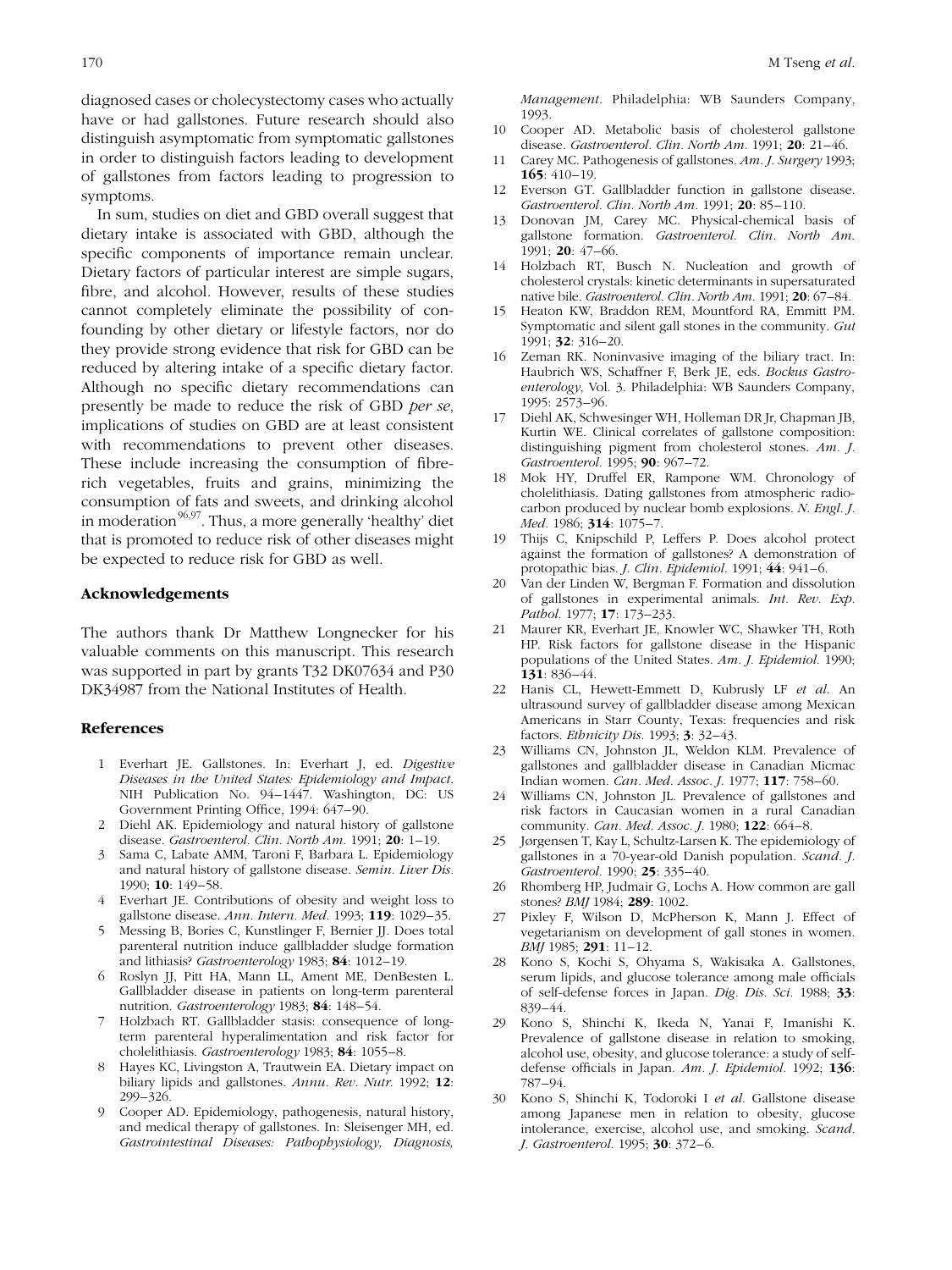- 31 Jørgensen T. Gall stones in a Danish population. Relation to weight, physical activity, smoking, coffee consumption, and diabetes mellitus. *Gut* 1989; **30**: 528–34.
- 32 Rome Group for the Epidemiology and Prevention of Cholelithiasis (GREPCO). The epidemiology of gallstone disease in Rome, Italy. II. Factors associated with the disease. *Hepatology* 1988; **8**: 907–13.
- 33 Khuroo MS, Mahajan R, Zargar SA, Javid G, Sapru S. Prevalence of biliary tract disease in India: a sonographic study in adult population in Kashmir. *Gut* 1989; **30**:  $201 - 5$
- 34 Barbara L, Sama C, Labate AMM *et al*. A population study on the prevalence of gallstone disease: the Sirmione study. *Hepatology* 1987; **7**: 913–17.
- 35 Barbara L, Festi D, Frabboni R *et al*. Incidence and risk factors for gallstone disease: the 'Sirmione study'. *Hepatology* 1988; **8**: 1256.
- 36 Khare M, Everhart JE, Maurer KR, Hill MC. Association of ethnicity and body mass index (BMI) with gallstone disease in the United States. *Am. J. Epidemiol.* 1996; **141** (Suppl.): S69.
- 37 Friedman GD, Kannel WB, Dawber TR. The epidemiology of gallbladder disease: observations in the Framingham study. *J. Chron. Dis.* 1966; **19**: 273–92.
- 38 Layde PM, Vessey MP, Yeates D. Risk factors for gallbladder disease: a cohort study of young women attending family planning clinics. *J. Epidemiol. Community Health* 1982; **36**: 274–8.
- 39 Maclure KM, Hayes KC, Colditz GA, Stampfer MJ, Speizer FE, Willett WC. Weight, diet, and the risk of symptomatic gallstones in middle-aged women. *N. Engl. J. Med.* 1989; **321**: 563–9.
- 40 Stampfer MJ, Maclure KM, Colditz GA, Mansun JAE, Willett WC. Risk of symptomatic gallstones in women with severe obesity. *Am. J. Clin. Nutr.* 1992; **55**: 652–8.
- 41 Grodstein F, Colditz GA, Hunter DJ, Mansun JE, Willett WC, Stampfer MJ. A prospective study of symptomatic gallstones in women: relation with oral contraceptives and other risk factors. *Obstet. Gynecol.* 1994; **84**: 207–14.
- 42 Kato I, Nomura A, Stemmermann GN, Chyou PH. Prospective study of clinical gallbladder disease and its association with obesity, physical activity, and other factors. *Dig. Dis. Sci.* 1992; **37**: 784–90.
- 43 La Vecchia C, Negri E, D'Avanzo B, Franceschi S, Boyle P. Risk factors for gallstone disease requiring surgery. *Int. J. Epidemiol.* 1991; **20**: 209–15.
- 44 Scragg KR, McMichael AJ, Baghurst PA. Diet, alcohol, and relative weight in gall stone disease: a case-control study. *BMJ* 1984; **288**: 1113–19.
- 45 Basso L, McCollum PT, Darling MR, Tocchi A, Tanner WA. A descriptive study of pregnant women with gallstones. Relation to dietary and social habits, education, physical activity, height, and weight. *Eur. J. Epidemiol.* 1992; **8**: 629–33.
- 46 Maringhini A, Marceno MP, Lanzarone F *et al*. Sludge and stones in gallbladder after pregnancy. Prevalence and risk factors. *J. Hepatol.* 1987; **5**: 218–23.
- 47 Heaton KW. The role of diet in the aetiology of cholelithiasis. In: Capocaccia L, Ricci G, Angelico F, Angelico M, Attili AF, eds. *Epidemiology and Prevention of Gallstone Disease*. Lancaster: MTP Press, 1984.
- 48 Burkitt DP, Tunstall M. Gallstones: geographical and chronological features. *J. Trop. Med. Hyg.* 1975; **78**: 140–4.
- 49 Brett M, Barker DJP. The world distribution of gallstones. *Int. J. Epidemiol.* 1976; **5**: 335–41.
- 50 Malhotra SL. Epidemiological study of cholelithiasis among railroad workers in India with special reference to causation. *Gut* 1968; **9**: 290–5.
- 51 Sarles H, Gerolami A, Bord A. Diet and cholesterol gallstones: a further study. *Digestion* 1978; **17**: 128–34.
- 52 Nakayama F, Miyake H. Changing state of gallstone disease in Japan. *Am. J. Surg.* 1970; **120**: 794–9.
- 53 Sarles H, Chabert C, Pommeau Y, Save E, Mouret H, Gerolami A. Diet and cholesterol gallstones: a study of 101 patients with cholelithiasis compared to 101 matched controls. *Am. J. Dig. Dis.* 1969; **14**: 531–7.
- 54 Tandon RK, Saraya A, Paul S, Kapur BML. Dietary habits of gallstone patients in northern India. *J. Clin. Gastroenterol.* 1996; **22**: 23–7.
- 55 Ortega RM, Fernández-Azuela M, Encinas-Sotillos A, Andrés P, López-Sobaler AM. Differences in diet and food habits between patients with gallstones and controls. *J. Am. Coll. Nutr.* 1997; **16**: 88–95.
- 56 Wheeler M, Hills LL, Laby B. Cholelithiasis: a clinical and dietary survey. *Gut* 1970; **11**: 430–7.
- 57 Smith DA, Gee MI. A dietary survey to determine the relationship between diet and cholelithiasis. *Am. J. Clin. Nutr.* 1979; **32**: 1519–26.
- 58 Pixley F, Mann J. Dietary factors in the aetiology of gall stones: a case-control study. *Gut* 1988; **29**: 1511–15.
- Worthington HV, Hunt LP, McCloy RF, Maclennan I, Braganza JM. A pilot study of antioxidant intake in patients with cholesterol gallstones. *Nutrition* 1997; **13**: 118–27.
- Sarin SK, Negi VS, Dewan R, Sasan S, Saraya A. High familial prevalence of gallstones in the first-degree relatives of gallstone patients. *Hepatology* 1995; **22**: 138–41.
- 61 Sichieri R, Everhart JE, Roth H. A prospective study of hospitalization with gallstone disease among women: role of dietary factors, fasting period, and dieting. *Am. J. Public Health* 1991; **81**: 880–4.
- 62 Low-Beer TS. Nutrition and cholesterol gallstones. *Proc. Nutr. Soc.* 1985; **44**: 127–34.
- 63 Reid SM, Fullmer SD, Pettigrew KD *et al*. Nutrient intake of Pima Indian women: relationships to diabetes mellitus and gallbladder disease. *Am. J. Clin. Nutr.* 1971; **24**: 1281–9.
- 64 Wysowski DK, Goldberg EL, Comstock GW, Diamond EL. A study of a possible association between breast cancer andgallbladderdisease.*Am. J. Epidemiol.* 1986; **123**:532–43.
- 65 Jørgensen T, Jørgensen LM. Gallstones and diet in a Danish population. *Scand. J. Gastroenterol.* 1989; **24**: 821–6.
- 66 Diehl AK, Haffner SM, Knapp JA, Hazuda HP, Stern MP. Dietary intake and the prevalence of gallbladder disease in Mexican Americans. *Gastroenterology* 1989; **97**: 1527–33.
- 67 Moerman CJ, Smeets FWM, Kromhout D. Dietary risk factors for clinically diagnosed gallstones in middle-aged men. *Ann. Epidemiol.* 1994; **4**: 248–54.
- Sturdevant R, Pearce M, Dayton S. Increased prevalence of cholelithiasis in men ingesting a serum-cholesterol-lowering diet. *N. Engl. J. Med.* 1973; **288**: 24–7.
- Miettinen M, Turpeinen O, Karvonen M, Paavilainen E, Elosuo R. Prevalence of cholelithiasis in men and women ingesting a serum-cholesterol-lowering diet. *Ann. Clin. Res.* 1976; **8**: 111–16.
- 70 Kato I, Kato K, Akai S, Tominaga S. A case-control study of gallstones: a major risk factor for biliary tract cancer. *Jpn J. Cancer Res.* 1990; **81**: 578–83.
- 71 Maclure KM, Hayes KC, Colditz GA, Stampfer MJ, Willett WC. Dietary predictors of symptom-associated gallstones in middle-aged women. *Am. J. Clin. Nutr.* 1990; **52**: 916–  $22.$
- 72 Misciagna G, Leoci C, Guerra V *et al*. Epidemiology of cholelithiasis in southern Italy. *Eur. J. Gastroenterol. Hepatol.* 1996; **8**: 585–93.
- 73 Pastides H, Tzonou A, Trichopoulos D *et al*. A case-control study of the relationship between smoking, diet, and gallbladder disease. *Arch. Intern. Med.* 1990; **150**: 1409– 12.
- 74 Berr F, Holl J, Jungst D *et al*. Dietary n-3 polyunsaturated fatty acids decrease biliary cholesterol saturation in gallstone disease. *Hepatology* 1992; **16**: 960–7.